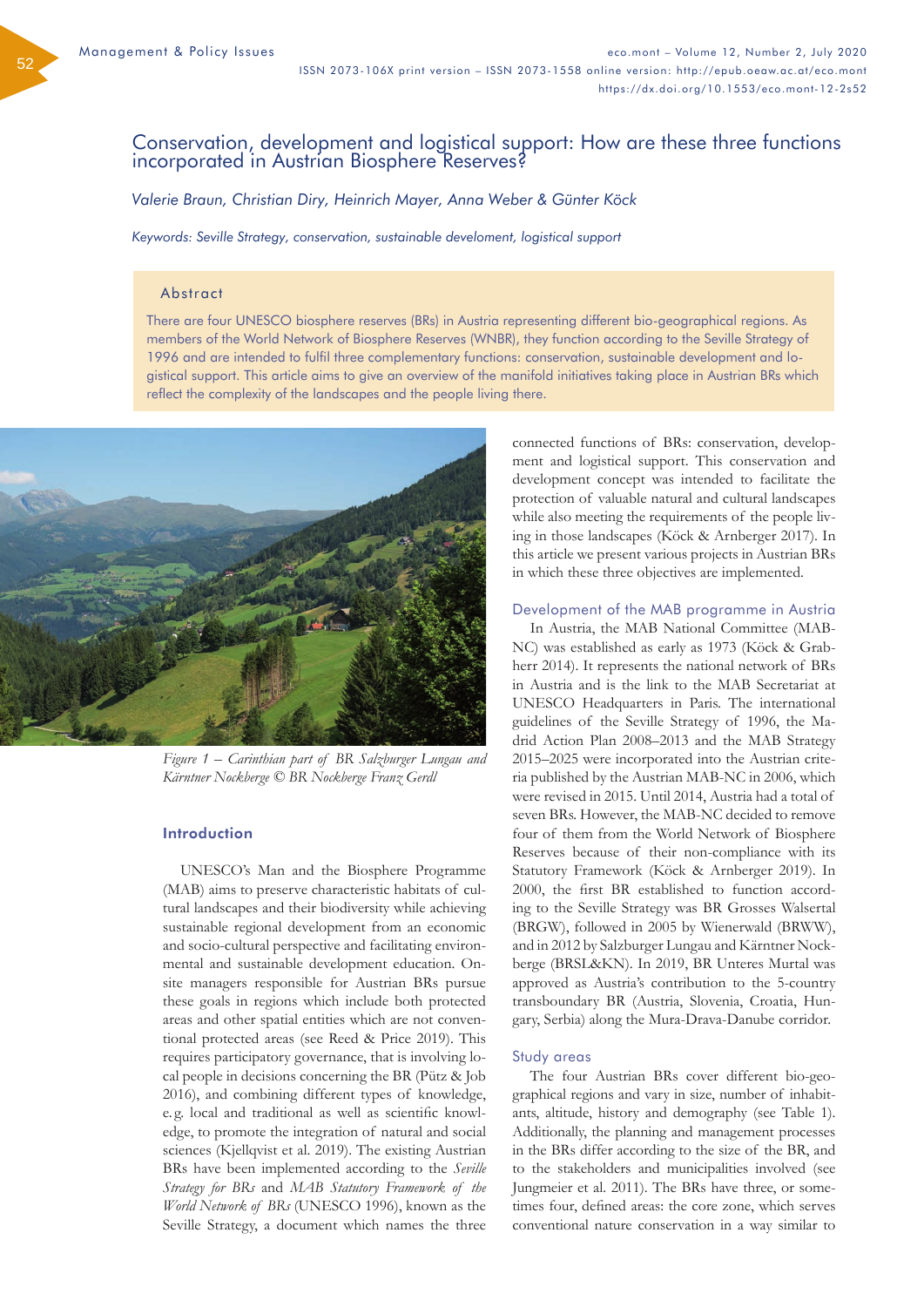| <b>Biosphere</b><br>reserve                     | <b>Classification of</b><br>natural areas       | Area [ha]                          | Inhabitants | Municipalities<br>involved                          | [m]            | Range   Natural environment character                                                                                                                                                                                                                                                                                                                                                      |
|-------------------------------------------------|-------------------------------------------------|------------------------------------|-------------|-----------------------------------------------------|----------------|--------------------------------------------------------------------------------------------------------------------------------------------------------------------------------------------------------------------------------------------------------------------------------------------------------------------------------------------------------------------------------------------|
| Großes<br>Walsertal                             | Northern Alps                                   | ca: 4010<br>ba: 2824<br>ta: 12366  | 3400        | 6                                                   | 580 to<br>2704 | - alpine cultural landscapes<br>- meadows with high biodiversity<br>- alpine grasslands, ravine forests, wetlands                                                                                                                                                                                                                                                                          |
| Wienerwald                                      | Pannonian plains<br>and hills / Central<br>Alps | ca: 5442<br>ba: 32571<br>ta: 66991 | 855000      | 51 in Lower<br>Austria;<br>7 districts of<br>Vienna | 60 to<br>893   | - sub-Mediterranean beech forests<br>- pine forests with endemic Austrian pine (Pinus nigra), and downy<br>oak forests (Quercus pubescens)<br>- extensive meadows and pastures<br>- traditionally managed semi-natural dry grasslands<br>- old-growth vineyards and orchards, fields (cereals, potatoes)<br>- dense system of rivers and watercourses<br>- small landscape elements        |
| Salzburger<br>Lungau &<br>Kärntner<br>Nockberge | Central Alps                                    | ca: 8192<br>ba: 55235<br>ta: 86173 | 34000       | 15 in Salzburg;<br>4 in Carinthia                   | 600 to<br>3078 | - alpine agricultural landscape<br>- alpine meadows, bog complexes, deciduous forest (up to approx.<br>1400 m), arable fields, coniferous forest (up to the tree line at<br>1950 m), dwarf shrubs and lichen at high altitudes<br>- traditionally managed alpine pastures<br>- characteristic plants: Pinus cembra, Valeriana celtica ssp. norica<br>- mountain lakes and mountain streams |
| Untere Mur                                      | South-eastern<br>Alpine foreland                | ca: 200<br>ba: 1891<br>ta: 11089   | 10099       | 4                                                   | 198 to<br>289  | - river landscape with adjacent riparian forests<br>- soft and hard floodplain forests, depending on the water regime<br>- agricultural landscape units with corn, soybeans, millet and cere-<br>als, and crops such as pumpkin, wine or fruit                                                                                                                                             |

*Table 1 – Main characteristics of the Austrian BRs (Braun et al. in print; Austrian National Committee of the Man and the Biosphere Programme 2018). ca – core area; ba – buffer area; ta – transition area*

national parks; buffer zones, in which ecologically sustainable activities are permitted, and transition areas, in which the local population lives (Biosphärenpark Österreich 2020). BRGW also has a fourth area, the regeneration area, which may be revitalized in the future.

# Presentation of the BRs' 3 functions

Selected examples of projects show how the three functions are incorporated by Austrian BRs. Since BR Unteres Murtal was established only in 2019, only one BR-specific activity has been implemented there.

#### Function 1: conservation

Ecosystem processes that take place in nature contribute to economic growth, and to the health and wellbeing of the local population. One focus of BRs is on ecosystems that are either unaffected by human intervention, or which exist only because of humannature interactions.

In BRWW, the conservation function is most evident in the 37 core areas, which are exclusively forests representing the natural vegetation (see also Köck et al. 2009). These core areas are under strict nature conservation regulations in order to allow the primeval forest to grow without human intervention. In the core and buffer areas, a monitoring programme collects basic data of the natural environment (see also Drozdowski & Mrkvicka 2014). Throughout BRWW, there are many initiatives involving landowners and volunteers. These include the *Biosphere Volunteers* project, in which volunteers remove vegetation to reduce the impact of shrub encroachment and thereby preserve dry grasslands; a fruit tree campaign, which funds owners of agricultural land to plant heritage varieties and to increase meadow orchards which are rich in biodiversty; other BR projects aim to restore habitats of endangered animals such as the Corn Crake (*Crex crex*), the Ural Owl (*Strix uralensis*),

 The federal government granted support for costs and loss of income resulting from compliance with nature conservation requirements (AMA 2015). The project itself ended in 2018 but its continuation is enshrined in BRGW's mission statement.

### Function 2: development

In BRs, the protection of biodiversity together with economic, social and cultural aspects should ensure sustainable regional development. Sustainable regional development requires the conservation of natural resources for economic use and development. In addition to the UNESCO guidelines, a BR needs inhabitants with ideas to support the BR management (Diry 2014). A good example integrating municipalities, stakeholders and the public is the project *Future Concept*, which created a *roadmap* for BRWW for the next 10 years. The issues identified by the participants are nature conservation activities, regional development, education and public relations (Biosphärenpark Wienerwald Management GmbH 2013).

A wide range of initiatives have recently been developed in BRs to encourage the sustainable production, processing and marketing of regional food. The involvement of suppliers of regional products and services and cooperation with local companies are important for the BR regions (see Mose & Weixlbaumer 2019). The Carinthian part of BRSL&NK established a quality seal to promote local and innovative products and to guarantee landscape protection (Biosphärenpark Nockberge 2019). The BRGW management also creates incentives for sustainable agriculture by supporting farmers to become BR partner companies. It then helps to sell the products in the BR shop – which also offers products from BRWW and BRSL&KN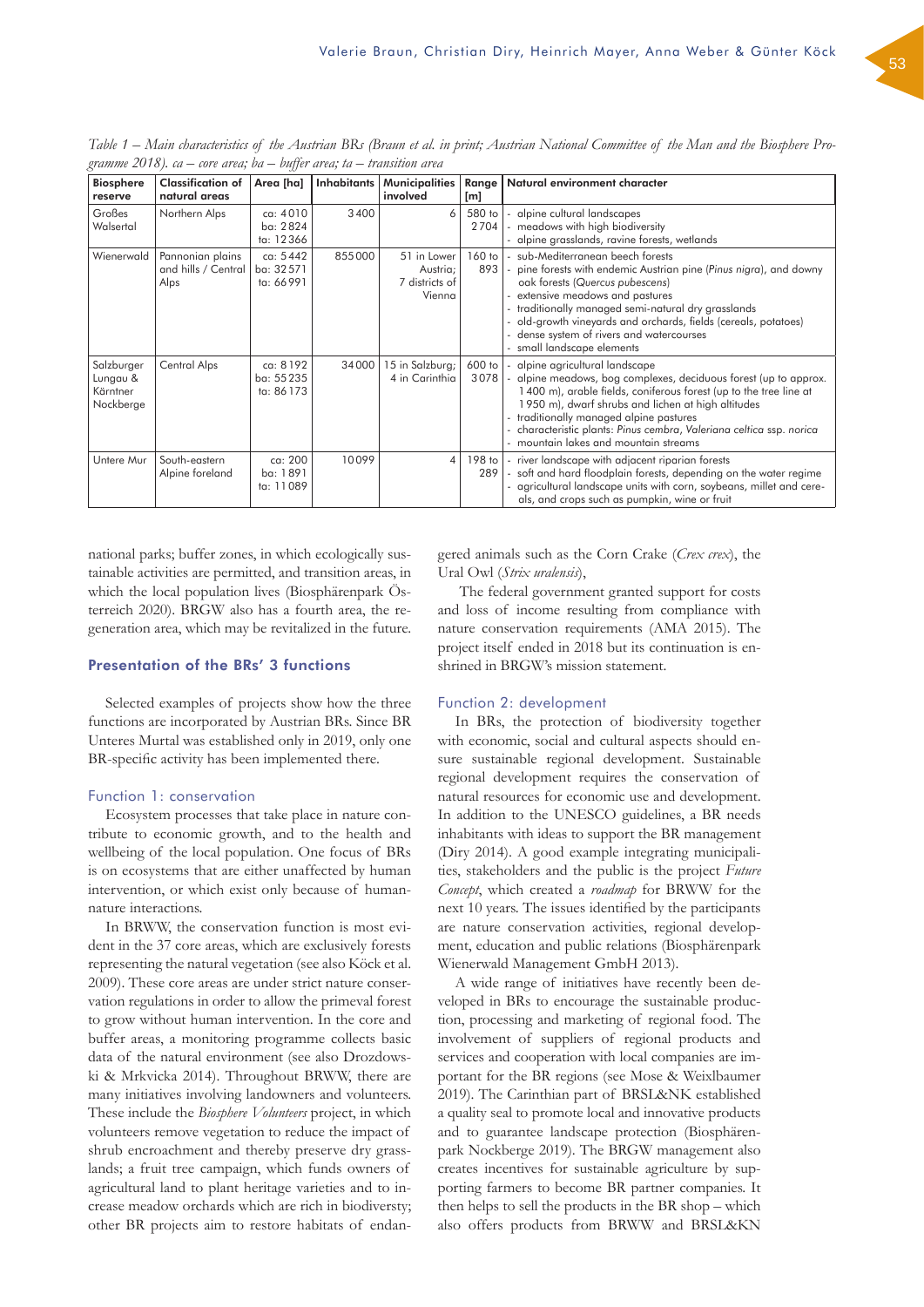

*Figure 2 – Biosphere Reserve Wiener Wald © BPWW/L. Lammerhuber*

– or via local supermarkets. The *Walserstolz*, *Bergholz* and *Alchemilla* initiatives sustainably produce cheese, furniture and herbs respectively. But not all initiatives are implemented as successfully. The online platform *Walser Kostbarkeiten*, which was initiated by the BRGW management to promote regional products, was insufficiently supported by consumers and producers, probably due to the prior existence of other well-functioning networks. The regional planning association is currently working on a regional strategy to strengthen the circular economy in the BRGW by evaluating existing networks. The aim is to establish alternative models to increase the consumption of regional products.

In 2005, the BRWW started a farming project with the aim of preserving meadows and pastures through cooperation between farmers, butchers and catering businesses. The predominantly part-time farms were able to produce high-quality meat while respecting the interests of nature conservation. Small-scale farming could be maintained through the secured sales of agricultural products. Unfortunately, after a successful start, the project alone could not meet the high from butchers and catering businesses.

Ecotourism aims to deliver sustainable development through nature conservation and regional development (Hoppstadius & Dahlsträm 2015; Weixlbaumer et al. in press). According to the Austrian criteria for BRs, nature-oriented tourism and gentle leisure use are possible in the core areas, provided they are compatible with the protection goals. The BRs in Austria face various challenges, in particular due to their location: BRGW is situated in a remote area, whereas BRWW is close to Vienna, the largest city in Austria. How visitors are managed therefore differs between the BRs. In BRWW, for example, the platform for mountain biking serves as a communication tool between various interest groups (see Köck & Brenner 2015). The platform's aim is the development of the existing trails in BRWW to create a contemporary, nature-compatible, legal mountain bike network based on attractive sustainable routes and contractual solutions.

In 2018, with the participation of the local population, BRGW developed a revised mission statement which describes two important topics of sustainable tourism for the area: deceleration and climate change. The Grosses Walsertal also has a ski resort in Faschina, which wants to promote the ski industry further, and is considering an alliance with Damüls in the Bregenzerwald outside the BRGW. The Regional Development Plan 2019, which was drawn up with the participation of the BR, recognizes that the BR's mission statement is binding but that an association between the two ski areas, combining the different touristic concepts, should also be possible (REGIO Großes Walsertal 2019). There are also alliances between the tourism association Alpenregion Bludenz and the BRGW management, who defined criteria for BR partners in the tourism industry, such as restaurants and hotels, to promote the BR concept.

One of the main economic sectors in the Carinthian part of BRSL&KN is tourism. Together with landowners and representatives from tourism, the BR management of the Carinthian part of BRSL&KN initiated a visitor guidance project for sensitive habitats of various animal species, including red deer (Cervidae), chamois (*Rupicapra rupicapra*), capercaillie (*Tetrao urogallus*), black grouse (*Lyrurus tetrix*), ptarmigan (*Lagopus* sp.), and the stone hen (*Alectoris graeca*). Additionally, suitable routes to be used for recreation were drawn up. The aim of the project is to develop a framework to guide leisure and tourism activities in this part of BRSL&KN while avoiding disturbing wildlife (see Besucherlenkung im Biosphärenpark Nockberge 2019). A further example of tourist infrastructure is the Nockalm Road, a route running through the core area of the Carinthian part of BRSL&KN. As around 200000 people use the road in the months from May to October, discussions about air and noise pollution are frequent.

One aspect of sustainable development is clean energy. The Austrian MAB-NC published a position paper for the use of renewable energies in Austrian BRs. BRGW has already made efforts in this respect and is an eco-electricity export region with both small hydropower plants and a photovoltaic plant. It belongs to the e5 network of energy-efficient municipalities and is the only e5 *region* in Austria. The seven schools in the valleys have been awarded the eco label and are energy efficient. Another aspect is mobility within the regions. In the Carinthian part of BRSL&KN, a calland-collect, demand-focused taxi service has been established as a green alternative to the car for locals and guests (Nockmobil 2020).

# Function 3: logistical support

Education for sustainable development is one of the major goals of BRs. It covers global interrelations and challenges such as climate change, conservation of biological and cultural diversity, global justice, and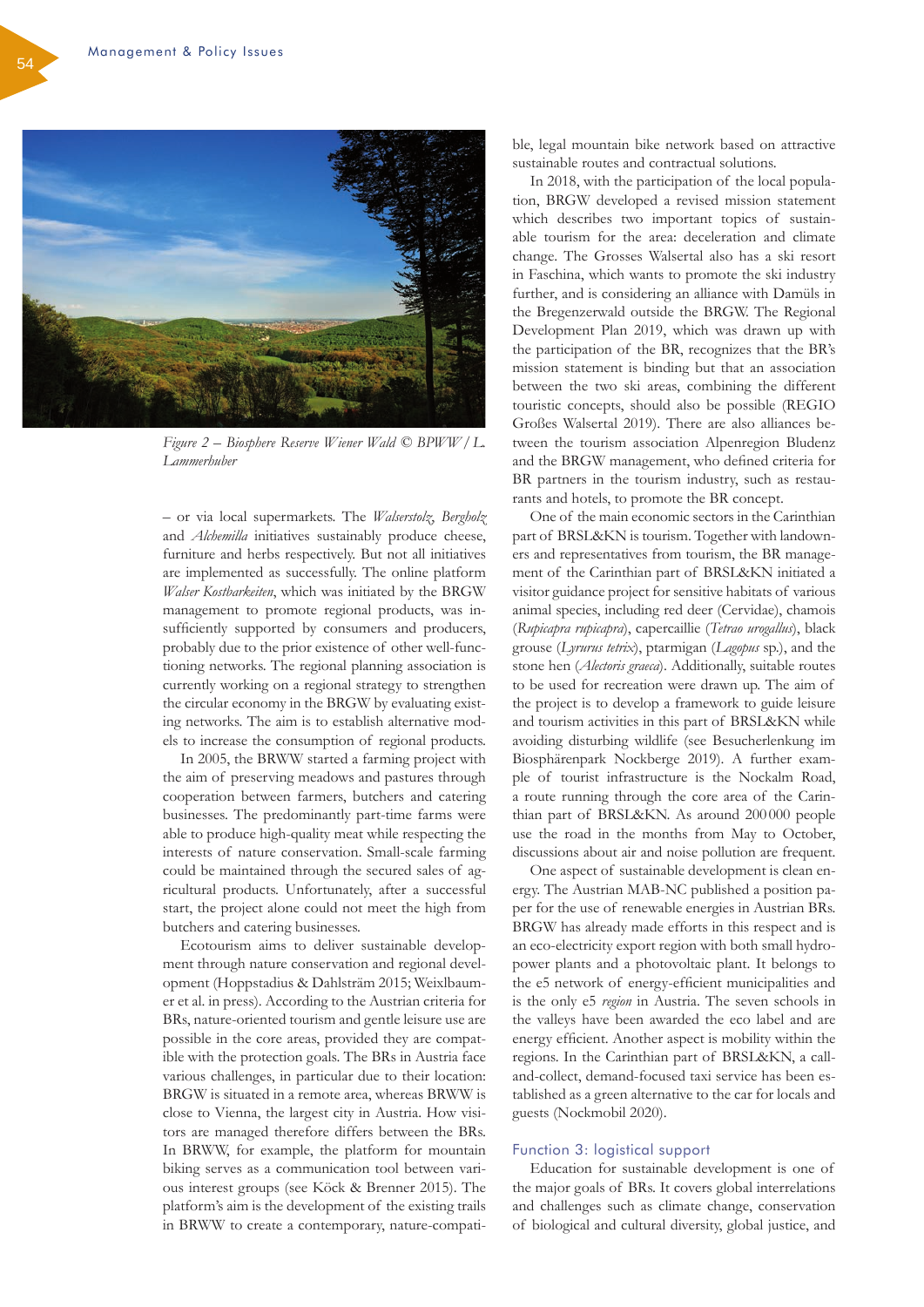the complex economic, ecological and social causes of these problems. Forward-looking thinking, interdisciplinary knowledge, independent action and participation in decision-making processes are the design and action skills that are taught (Braun et al. in press).

Educational work in schools also reaches parents and grandparents alike and offers a good introduction to education for sustainable development and energy management, as well as specific, fundamental, BRrelated content. The Carinthian part of BRSL&KN developed an ambitious school project that comprises three steps: i) BR rangers visit schools with the mobile exhibition *Smart Fox on Tour* to explore flora, fauna and the geological features of the region; ii) programmes for school trips, hiking days and project weeks; iii) schools are designated as BR schools in which the topic of BRs is included in the timetable. The Carinthian part of BRSL&KN claims only limited success in involving the local population and those responsible in the municipalities in the further development of the BR. Greater involvement would, of course, contribute a great deal to the creation of an understanding of, and an identity and enthusiasm for, the BR. The school project could help to involve more people in the BR idea. BRWW's management also engages with schools through other initiatives, e. g. the *Biosphere Reserve Game*, to deepen understanding of BRs and of sustainable development. In addition, the BRWW management offers its partners in agriculture, education and tourism a varied educational programme. Another interesting project is *Enjoy Diversity*, which involved students from culinary schools as multipliers for the concept of BRs. Young students from BRWW and BRGW were asked to document the value of biodiversity in their immediate environment through the use of edible wild plants in cooking. The recipes were published in a cookery book and promoted in various restaurants to reach as many people as possible (Köck et al. 2013, 2019). In June 2019, RIVER'SCOOL was established in the Unteres Murtal BR, a cross-border network of outdoor learning centres for school classes, local stakeholders and tourists along the Mura, Drava and Danube rivers. RIVER'SCOOL not only communicates the natural values of the river landscape, but also addresses the problems and challenges of protecting the so-called *Amazon of Europe*.

Ensuring that biodiversity becomes a mainstream topic in education and learning is one of the priorities of BRs (UNESCO 2017). This is reflected in many projects within Austria's BRs. BRGW's management encouraged municipalities to sow seeds from speciesrich meadows in community areas and held workshops on how to maintain these areas. Given the low acceptance rate among some residents, since these seeds included not only flowering plants but also grasses, the BR's management attempted to communicate the importance of the project through channels like the BR journal *talschafft* with articles such as "*Not everything has to be tidy!*". The original project has come to an end

but will be continued with: i) workshops for people with private gardens; ii) schools where flowering boxes *Bischof*

should teach pupils about biodiversity, protection of insects, and the provision of food sources; iii) decimation of invasive neophytes during a day of action involving assigning volunteers in each community. The largest outdoor research event in Austria is the Geo-Biodiversity Day, in which BRWW and BRSL&KN regularly participate. Scientists volunteer for a 24-hour species search. The outcomes add to the research data and are published as an information booklet. Within the Slovenian-Austrian Interreg programme, the Balance for Nature and People (BANAP) project seeks to maintain biodiversity in a time of climate change, and to create a handbook and an action plan on the topic (Interreg Slowenien-Österreich 2020).

BRs stand for the harmonized management and conservation of biological and cultural diversity, and for economic and social development based on local community efforts and sound science (Schaaf & Clamote Rodrigues 2016). In order to achieve this goal, MAB Austria, funded by the Federal Ministry of Education, Science and Research, finances scientific projects within the country's BRs.

In response to UNESCO's MAB Strategy and the Lima Action Plan, BRs are supposed to build partnerships with universities and other research institutions to establish research, training and practical learning opportunities. BRGW and the Carinthian part of BRSL&KN have successfully established formal cooperation agreements with Austrian Universities, for example between Alpen-Adria University in Klagenfurt and the Carinthian part of BRSL&KN, which together created the SCiENCE\_LINKnockberge project. The project's aim is long-term, systematic bridge-building between excellent international research and the living reality of the BR region.

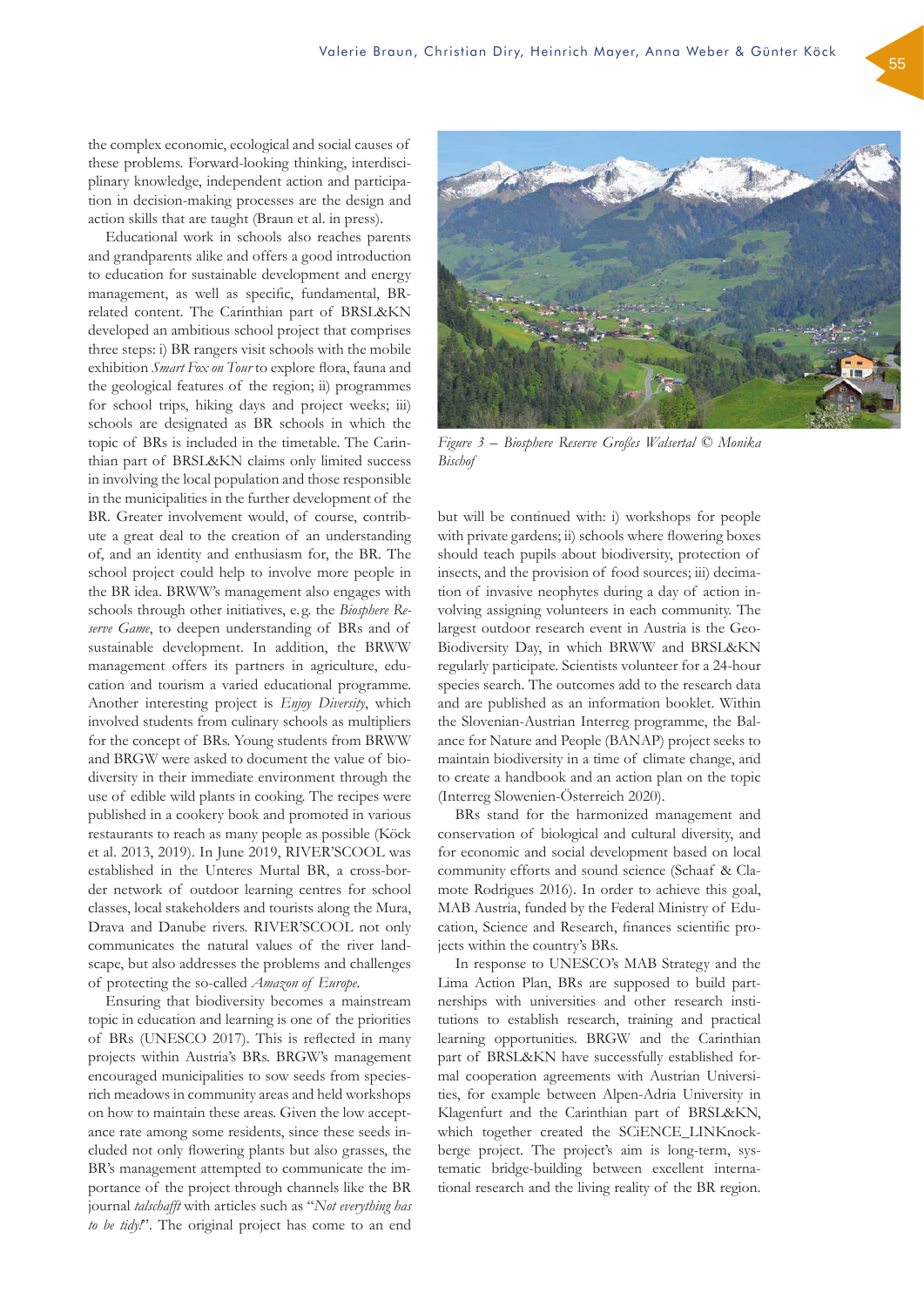# Conclusion

Austrian BRs are living laboratories for sustainable regional development. They try to involve local residents in projects, but sometimes compromises have to be made in relation to objectives. Being embedded in an international network and national guidelines certainly help BRs to navigate the complexities of their tasks, but each region has to act according to its specific characteristics.

# References

AMA 2015. Naturschutz (WF). Available at: [https://www.ama.at/getattachment/aab18096-61cb-](https://www.ama.at/getattachment/aab18096-61cb-45f6-b048-a99161f9b5d2/MEB_Oepul2015_Naturschutz_4-0.pdf)[45f6-b048-a99161f9b5d2/MEB\\_Oepul2015\\_Natur](https://www.ama.at/getattachment/aab18096-61cb-45f6-b048-a99161f9b5d2/MEB_Oepul2015_Naturschutz_4-0.pdf)[schutz\\_4-0.pdf](https://www.ama.at/getattachment/aab18096-61cb-45f6-b048-a99161f9b5d2/MEB_Oepul2015_Naturschutz_4-0.pdf) (access 30/03/2020) [In German]

Drozdowski, I. & A. Mrkvicka 2014. Der Wienerwald ist UNESCO-Biosphärenpark – eine Modellregion für Nachhaltigkeit. W*issenschaftliche Mitteilungen aus dem Niederösterreichischen Landesmuseum* 25: 9–40. [In German]

Austrian National Committee of the Man and the Biosphere Programme 2018. *The biosphere reserve Unteres Murtal / Lower Mura Valley Nomination Form.*

Besucherlenkung im Biosphärenpark Nockberge 2019. Besucherlenkung im Biosphärenpark Nockberge. Wildökologische Grundlagenerhebung. Available at: [https://www.biosphaerenparknockberge.](https://www.biosphaerenparknockberge.at/forschung-bildung/wild%25C3%25B6kologische-grundlagenerhebung/) [at/forschung-bildung/wild%C3%B6kologische](https://www.biosphaerenparknockberge.at/forschung-bildung/wild%25C3%25B6kologische-grundlagenerhebung/)[grundlagenerhebung/](https://www.biosphaerenparknockberge.at/forschung-bildung/wild%25C3%25B6kologische-grundlagenerhebung/) [In German]

Biosphärenpark Nockberge 2019. Biosphärenpark Partner. Available at: [https://www.biosphaerenparknockberge.at/](https://www.biosphaerenparknockberge.at/biosph%25C3%25A4renpark/biosph%25C3%25A4renpark-partner/) [biosph%C3%A4renpark/biosph%C3%A4renpark](https://www.biosphaerenparknockberge.at/biosph%25C3%25A4renpark/biosph%25C3%25A4renpark-partner/)[partner/](https://www.biosphaerenparknockberge.at/biosph%25C3%25A4renpark/biosph%25C3%25A4renpark-partner/) (access 25/03/2020) [In German]

Biosphärenpark Österreich 2020. The concept. Available at: [http://www.biosphaerenparks.at/index.](http://www.biosphaerenparks.at/index.php/en/the-concept) [php/en/the-concept](http://www.biosphaerenparks.at/index.php/en/the-concept) (access 27/03/2020) [In German]

Biosphärenpark Wienerwald Management GmbH 2013. Tätigkeitsbericht 2012. Available at: [https://](https://www.yumpu.com/de/document/read/23387371/bpww-tatigkeitsbericht-2012-biospharenpark-wienerwald) [www.yumpu.com/de/document/read/23387371/](https://www.yumpu.com/de/document/read/23387371/bpww-tatigkeitsbericht-2012-biospharenpark-wienerwald) [bpww-tatigkeitsbericht-2012-biospharenpark](https://www.yumpu.com/de/document/read/23387371/bpww-tatigkeitsbericht-2012-biospharenpark-wienerwald)[wienerwald](https://www.yumpu.com/de/document/read/23387371/bpww-tatigkeitsbericht-2012-biospharenpark-wienerwald) (access 27/03/2020) [In German]

Biosphärenpark Wienerwald Management GmbH 2015. Weinbaulandschaften im Wienerwald. Available at: [https://www.bpww.at/sites/default/files/](https://www.bpww.at/sites/default/files/download_files/BPWW-WBL-DRUCK-Homepage_SMALL.pdf) [download\\_files/BPWW-WBL-DRUCK-Homepage\\_](https://www.bpww.at/sites/default/files/download_files/BPWW-WBL-DRUCK-Homepage_SMALL.pdf) [SMALL.pdf](https://www.bpww.at/sites/default/files/download_files/BPWW-WBL-DRUCK-Homepage_SMALL.pdf) (access 23/03/2020) [In German]

Braun, V., A. Humer-Gruber, K. Heinrich & H. Job in press. Synopsis der Biosphere Reserves in Deutschland, Österreich und der Schweiz. In: Borsdorf, A., M. Jungmeier, V. Braun & K. Heinrich, *UNE-SCO-Biosphere Reserves als Modellregionen einer nachhaltigen Entwicklung*: 33–60 [In German]

Diry, C. 2014. Lebensregion Biosphärenpark Wienerwald. UNESCO für nachhaltige Entwicklung. Vortrag. Available at: [https://www.univie.ac.at/](https://www.univie.ac.at/zoobot/wordpress/wp-content/uploads/2014/12/1-Biosph%25C3%25A4renpark-WW-141119-1-Ch-Diry.pdf) [zoobot/wordpress/wp-content/uploads/2014/12/1-](https://www.univie.ac.at/zoobot/wordpress/wp-content/uploads/2014/12/1-Biosph%25C3%25A4renpark-WW-141119-1-Ch-Diry.pdf) [Biosph%C3%A4renpark-WW-141119-1-Ch-Diry.pdf](https://www.univie.ac.at/zoobot/wordpress/wp-content/uploads/2014/12/1-Biosph%25C3%25A4renpark-WW-141119-1-Ch-Diry.pdf)  (accessed 09/04/2020) [In German]

Hoppstadius, F. & M. Dahlstrom 2015: Processes of Sustainable Development: Ecotourism in Biosphere Reserves. *Journal of Environmental and Tourism Analyses* 3(1): 5–25.

Interreg Slowenien-Österreich 2020. BANAP Balance for Nature and People 2020. Available at: [http://](http://www.si-at.eu/de2/banap/) [www.si-at.eu/de2/banap/](http://www.si-at.eu/de2/banap/) (accessed 30/03/2020)

Jungmeier, M. I. Paul-Horn, D. Zoller, F. Borsdorf, K. Grasenick, S. Lange & B. Reutz-Hornsteiner 2011. Biosphere reserves as a long-term intervention in a region – strategies, processes, topics and principles of different participative planning and management regimes of biosphere reserves. *eco.mont* 3(1): 29–36.

Kjellqvist, T., R. Rodela & K. Lehtilä 2019. UN-ESCO Biosphere Reserves – Supporting Biocultural Diversity, Sustainability and Society. In: Reed, M.G. & M. Price (eds.) 2019. *UNESCO Biosphere Reserves – Supporting Biocultural Diversity, Sustainability and Society*. London: 102–113.

Köck, G., G. Koch & C. Diry 2009. The UNESCO Biosphere Reserve "Biosphärenpark Wienerwald" (Vienna Woods) – a Long History of Conservation. *eco.mont* 1(1): 51–56.

Köck, G., M. Umhack & C. Diry 2013. The Austrian Biosphere Reserves. A (connoisseur's) world beyond the cookery book. *eco.mont* 5(2): 59–63.

Köck, G. & G. Grabherr 2014. 40 years of the UN-ESCO Man and the Biosphere Programme in Austria – a success story of ecologic basic research evolving into a flagship of transdisciplinarity. *eco.mont* 6(1): 57–62.

Köck, G. & H. Brenner 2015. Appropriate behaviour in the forests of Wienerwald Biosphere Reserve. *eco.mont* 7(2): 78–82.

Köck, G. & A. Arnberger 2017. The Austrian Biosphere Reserves in the light of changing MAB strategies. *eco.mont* 9(Special issue): 85–92.

Köck, G. 2019. Vielfalt genießen – Die österreichischen Biosphärenparks als Modellregionen für regionalen Genuss. In: Mose, I. & N. Weixlbaumer (eds.), *Geographie des Essens – Perzeption und Rezeption von Schutzgebieten im Spiegel kulinarischer regionaler Produkte.* Wahrnehmungsgeographische Studien 28: 139–181. [In German]

Mose, I. & N. Weixlbaumer 2019. *Geographie des Essens – Perzeption und Rezeption von Schutzgebieten im Spiegel kulinarischer regionaler Produkte.* Wahrnehmungsgeographische Studien 28. [In German]

Pütz, M. & H. Job 2016. Governance und Regionalentwicklung in Großschutzgebieten, diskutiert am Beispiel der Schweiz und Österreichs. *Raumforschung und Raumordnung* 74: 569–583. [In German]

Reed, M.G. & M. Price (eds.) 2019. UNESCO Biosphere Reserves – Supporting Biocultural Diversity, Sustainability and Society. London

UNESCO 1996. *The Seville Strategy for Biosphere Reserves.*